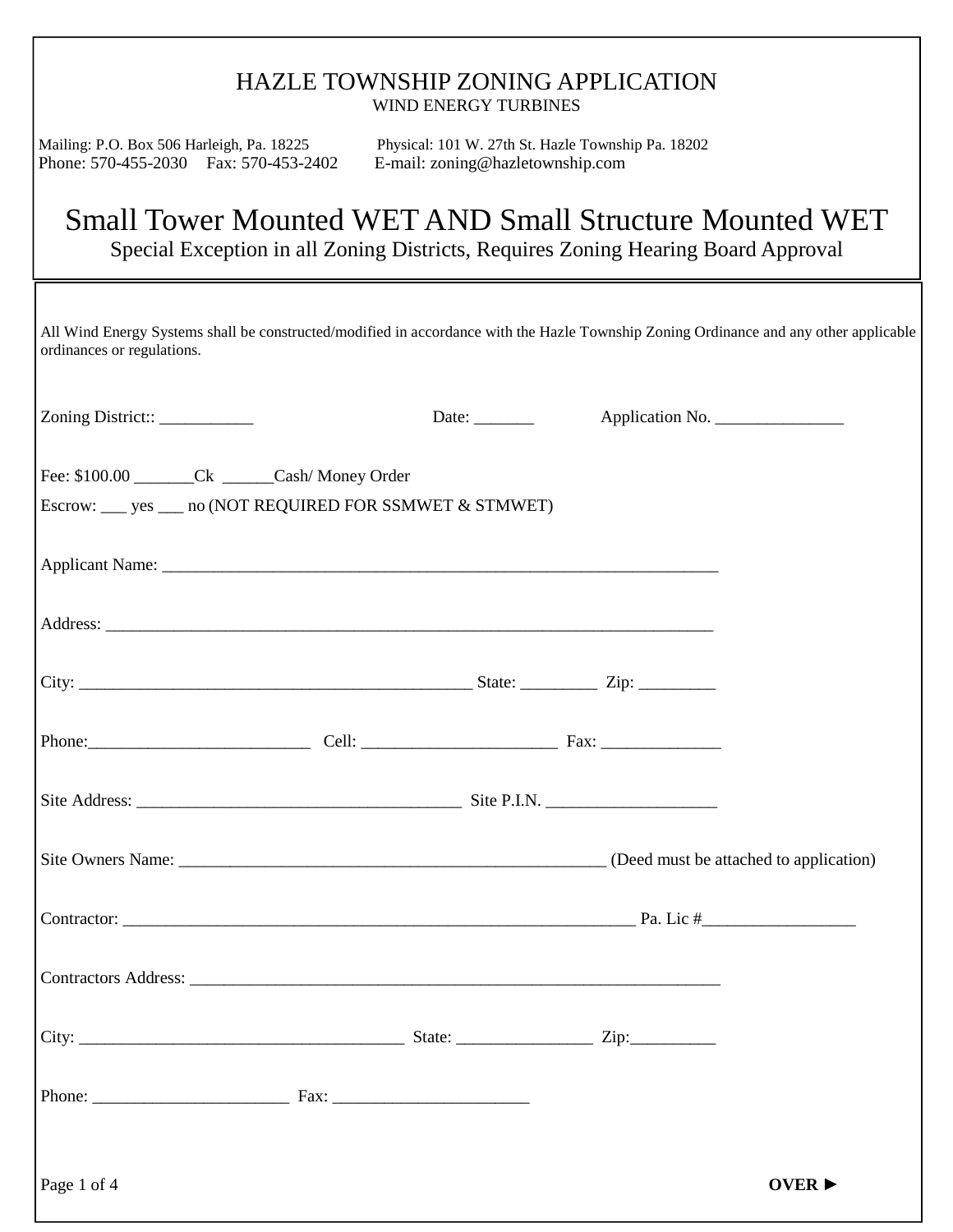| Describe in detail the scope of your project (Attach additional sheets if necessary): |                                                                                                                                                                                                                                                                                                                                                                                                                                                                                            |
|---------------------------------------------------------------------------------------|--------------------------------------------------------------------------------------------------------------------------------------------------------------------------------------------------------------------------------------------------------------------------------------------------------------------------------------------------------------------------------------------------------------------------------------------------------------------------------------------|
|                                                                                       | <u> 1989 - Johann Barn, mars et al. 1989 - Anna anno 1989 - Anna ann an t-Amhain ann an t-Amhain ann an t-Amhain</u>                                                                                                                                                                                                                                                                                                                                                                       |
| Total proposed number of WET's ______________                                         |                                                                                                                                                                                                                                                                                                                                                                                                                                                                                            |
|                                                                                       |                                                                                                                                                                                                                                                                                                                                                                                                                                                                                            |
| Total Rotor Diameter: ______________                                                  |                                                                                                                                                                                                                                                                                                                                                                                                                                                                                            |
|                                                                                       |                                                                                                                                                                                                                                                                                                                                                                                                                                                                                            |
| Attach drawings/plans from manufacturer and specifications.                           |                                                                                                                                                                                                                                                                                                                                                                                                                                                                                            |
|                                                                                       | When will project begin? _/_/__/________ Approximate Completion Date ___/___/___                                                                                                                                                                                                                                                                                                                                                                                                           |
|                                                                                       | Set Backs: Front Rear Left Right (Attach Plot Plan)                                                                                                                                                                                                                                                                                                                                                                                                                                        |
|                                                                                       | WILL THERE BE ANY DEMOLITION OR CONSTRUCTION WASTE MATERIALS? (Shingles, wood, glass, asbestos,<br>brick, concrete, soil, etc.) YES NO If YES, what is/are the material (s) and the location where it will be dis-<br>posed and Disposal Contractors Name: 1986. [1] All the same state of the state of the state of the state of the state of the state of the state of the state of the state of the state of the state of the state of the state                                        |
|                                                                                       | WILL THERE BE WATER RUNOFF? YES __ NO__ If YES, Explain where it will go and how it will be con-                                                                                                                                                                                                                                                                                                                                                                                           |
|                                                                                       |                                                                                                                                                                                                                                                                                                                                                                                                                                                                                            |
| <b>DESCRIPTION OF LAND AND/OR BUILDING USE (Check One)</b>                            |                                                                                                                                                                                                                                                                                                                                                                                                                                                                                            |
| <b>RESIDENTIAL</b>                                                                    | NON-RESIDENTIAL                                                                                                                                                                                                                                                                                                                                                                                                                                                                            |
| One-Family Dwelling (R-3)                                                             |                                                                                                                                                                                                                                                                                                                                                                                                                                                                                            |
| Two-Family Dwelling (R-3)                                                             |                                                                                                                                                                                                                                                                                                                                                                                                                                                                                            |
| Directions to Site:                                                                   |                                                                                                                                                                                                                                                                                                                                                                                                                                                                                            |
|                                                                                       |                                                                                                                                                                                                                                                                                                                                                                                                                                                                                            |
| <b>HISTORIC DISTRICT</b>                                                              |                                                                                                                                                                                                                                                                                                                                                                                                                                                                                            |
| Is the site located within a Historic District:                                       | $YES$ NO _____                                                                                                                                                                                                                                                                                                                                                                                                                                                                             |
|                                                                                       | If construction is proposed within a Historic District, a certificate of appropriateness may be required by the Municipality.                                                                                                                                                                                                                                                                                                                                                              |
| <b>AIRPORT HAZARD ZONE</b>                                                            |                                                                                                                                                                                                                                                                                                                                                                                                                                                                                            |
| $\bullet$<br>quired                                                                   | Is the site located in an airport hazard zone? Yes___ (Attach Penn Dot and FAA determinations) No ___<br>No material change shall be made in the use of land, no structure shall be erected or otherwise established, and no tree<br>shall be planted in any Airport Hazard Zone unless a permit, therefore, shall have been applied for and granted. Applicant<br>shall be responsible to contact the Township, Penn Dot and the FAA to determine if a permit and or variance will be re- |
| Page 2 of 4                                                                           |                                                                                                                                                                                                                                                                                                                                                                                                                                                                                            |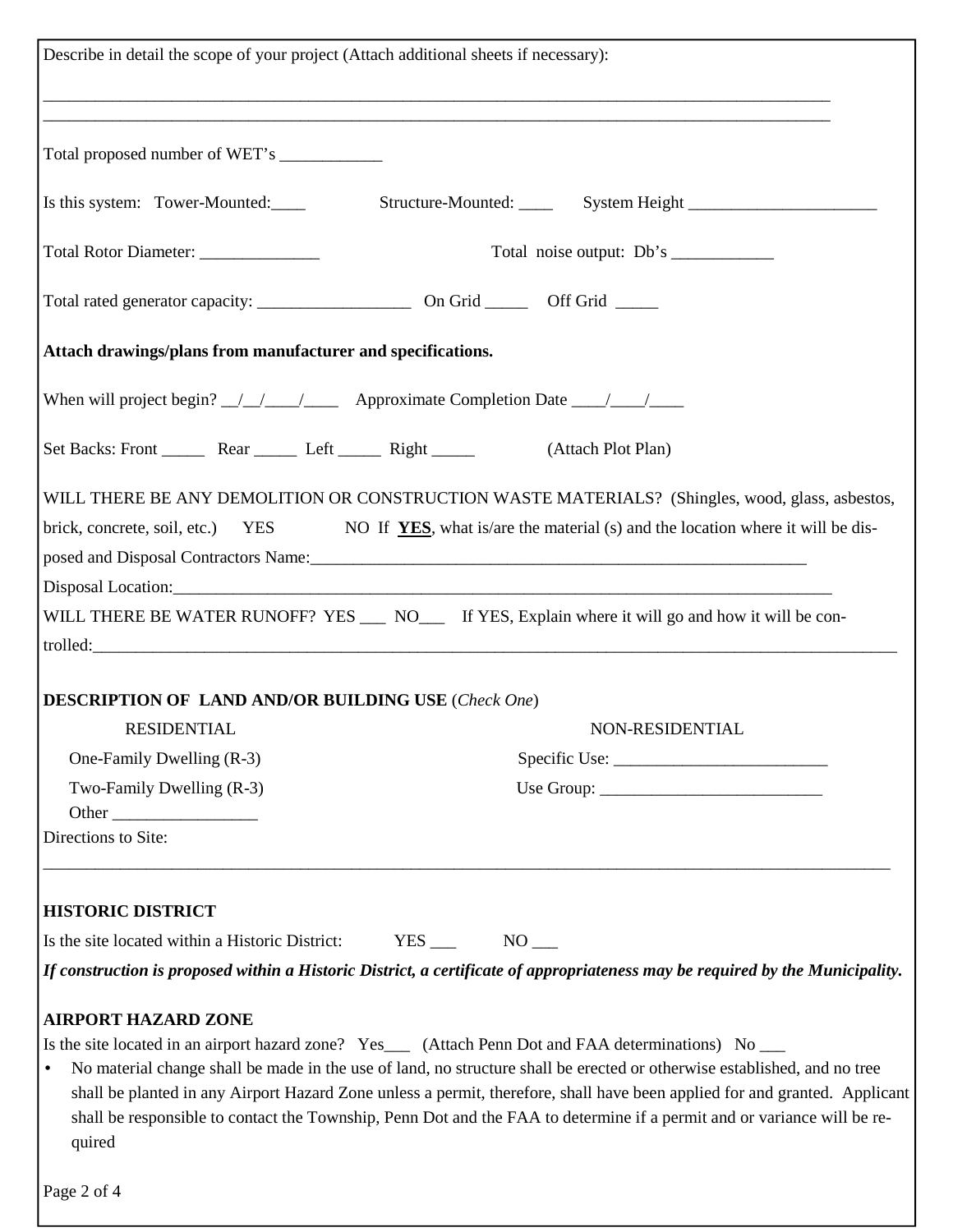A site plan shall include maps (drawn to scale) showing the proposed location of all components and ancillary equipment including but not limited to, access road and turnout locations, substation (s), electrical cabling from the Wind Energy Facility to the substation (s), including permanent meteorological towers, associated transmission lines, and layout of all structures within the geographical boundaries of any applicable setback of the SSMWET (s) of STMWET, property lines, physical dimensions of the property, existing building (s) and structures, setback lines, right-of-way lines, public easements, overhead utility lines, sidewalks, non-motorized pathways, roads and contours. The site plan must also include adjoining properties, adjoining property owners with deed book and page number of current owner, as well as the location and use of all structures.

The applicant certifies that all information on this application is correct and the work will be completed in accordance with the approved construction documents and PA Act 45 (Uniform Construction Code) and any additional approved building code requirements adopted by the Municipality. The property owner and applicant assumes the responsibility of locating all property lines, setback lines, easements, rights-of way, flood areas, etc. Issuance of a permit and approval of construction documents shall not be construed as authority to violate, cancel or set aside any provisions of the codes or ordinances of the Municipality or any other governing body.

The applicant certifies he/she understands all the applicable codes, ordinances and regulations. Application for a permit shall be made by the *owner* or lessee of the building or structure, or *agent* of either, or by the *registered design professional* employed in connection with the proposed work.

I certify that the code administrator or the code administrators authorized representative shall have the authority to enter areas covered by such permit at any reasonable hour to enforce the provisions of the code(s) applicable to such permit.

THE UNDERSIGNED APPLICANT UNDERSTANDS THAT FALSE STATEMENTS HEREON ARE MADE SUBJECT TO THE CRIMINAL PENALTIES OF 18 Pa. C.S.A. § 4904 RELATING TO UNSWORN FALSIFICATION TO AUTHORI-TIES. THIS APPLIES TO FALSE STATEMENTS MADE ANYWHERE ON ANY PAGE OF THIS APPLICATION.

I HAVE READ AND UNDERSTAND ALL OF THE STATEMENTS MADE IN THIS ABOVE APPLICATION AND HAVE DISCUSSED ANY QUESTIONS WITH THE ISSUING OFFICER.

| Signature of Owner or Authorized Agent                                                                            | Print Name of Owner or Authorized Agent |  |
|-------------------------------------------------------------------------------------------------------------------|-----------------------------------------|--|
|                                                                                                                   |                                         |  |
|                                                                                                                   |                                         |  |
|                                                                                                                   |                                         |  |
|                                                                                                                   |                                         |  |
| Date received $\_\_\_\_\_\_\_\_\_\$                                                                               |                                         |  |
|                                                                                                                   |                                         |  |
| Date of Zoning Hearing for special exception: $\angle$ $\angle$ \$300.00 Fee Paid $\angle$ $\angle$ Ck. Cash Cash |                                         |  |
| Variance required? Date of FAA determination: ___________________________________                                 |                                         |  |
| Variance approves by Hazle Township Zoning Hearing Board? Yes _____ No ____                                       |                                         |  |
| Variance approved by FAA? Yes ______ No _____                                                                     |                                         |  |